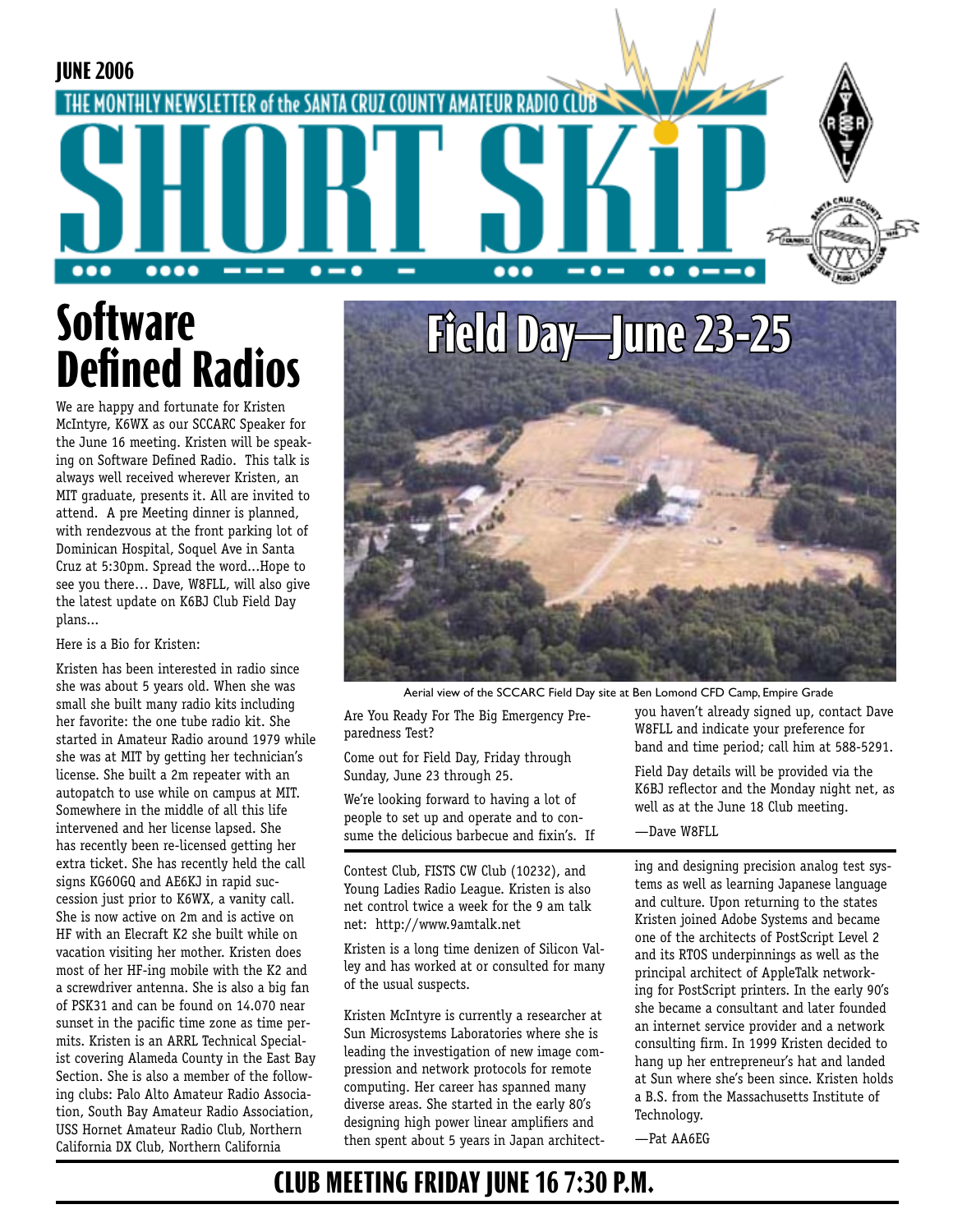

#### CAKE MEETING 5/13/06:

This day our CAKE participants included Reed Cotton KG6RQH, Dave Stoddart W8FLL, Ron Baldwin K6EXT and his XYL Margery Morgan, Chris Angelos KG6DOZ, Rich Olsen W1WUH, Mike Furman N6IL, Art Lee WF6P, Bob Wolbert K6XX and his daughters Sarah "K1D" and Emily "K2D", and yours truly, Kathleen McQuilling KI6AIE.

The featured radio equipment this morning was Dave's Elecraft T-1 antenna tuner, a small package with big performance. Once hooked up, this baby requires only one finger on one button. Runner-up in the Show and Tell was Bob's CrossPad Portable Digital Tablet which he'd just picked up at the flea market. (We'll expect a full demonstration at a future CAKE session, Bob.)

Topics of conversation veered sharply, starting with some jokes which won't be repeated here for various reasons and continuing through pressing social issues to other serious matters such as static and hydroelectric power. As usual, there was some discussion of computer operating systems, and then talk turned to code, with some interesting tidbits about wartime intercept operators, Russians and Koreans, and German CW ops who could be easily identified by their fists. Another couple of turns had us riveted to our seats, hearing about nuclear weapons lost at sea and the physics of "walking" in space.

After a stimulating interchange about metric system conversion, we were informed that the 100th anniversary of the first audio broadcast (by Reginald Fessenden) is coming up on December 24 (no word yet on whether Hallmark is planning to put out a card for this event). In a related story, World Radio has reportedly printed a piece on how to use your car to send CW in an emergency; you start by tearing the wiring out of the tail lights...

Before the attendees scattered to the four winds, Bob appealed for some help with

getting an antenna back up and provided some graphic details about the big wind ripping out rivets and breaking the bolts off his rotator!

Special thanks to all at this session who helped with the Short Skip mailing by folding, labeling, and stamping; we also saved a bit of postage.

CAKE MEETING 5/27/06:

Present were Frank and Julie Wyatt N6FW and KC6DLE, Mike Furman N6IL, Dave Stoddart W8FLL, Reed Cotton KG6RQH, Chris Angelos KG6DOZ, Rich Olsen W1WUH, Vic Linderholm AE6ID, Ron Baldwin K6EXT, Eric Pearson K6EP, and your intrepid reporter, Kathleen McQuilling KI6AIE.

The biggest piece of radio equipment today was Dave's Index Labs QRP Plus, which back in March was used to work a station in Brazil with 5 watts (okay, also using the big beam at N6IJ). This small box doesn't have many buttons and knobs but delivers the goods!

The first featured problem concerned Mikey's K2, which reads 200 KHz off on its built-in frequency counter; possible causes included oscillator, crystals, and maybe too many turns on a toroid. During the discussion, we all got to look at the circuit diagram on the Internet. Ain't wireless great!

The second featured problem was the push-to-talk button on Reed's handheld transceiver: simplex is no problem, but in order to trip the repeater, it requires hard pressure on the bottom end of the button. There was no clear-cut solution arrived at, although the old standby "boot" and "hammer" remedies were suggested.

Speaking of handheld transceivers, Kathleen's 2-meter problem came up for further discussion; there as no consensus as to the solution to her inability to trip the K6BJ repeater, although various avenues are being considered, including raising the J-pole by 20 feet and upping the wattage. Maybe she should just move out of the Soquel Creek Valley Radio Pit.

And now for something completely different: The subject of identification systems was brought up, whereupon the talk began to range from branding to RFID tags on cattle to sheep in Wyoming. Hey, it's technical, so it's "on topic" for CAKE, right?

Back to radio equipment, Ron brought out his tiny NORCAL keyer, built in a Brown & Haley Extra Strength Cinnamons tin, and pocket-sized paddles.

Speaking of wildlife, we heard some startling tales of animals audibly eating insulation under a house and under a car during a camping trip. One wrong munch on a live wire could put a quick stop to that! In related news, the increasing price of copper and other metals is resulting in unusual pilferage, including the theft of some bronze cemetery gates!

After some brief discussions of airport security and the federal budget, and mention of laptops to be available for Field Day logging, the assembled masses dispersed to enjoy the rest of the sunny day.

Next CAKE Saturday, June 17

If these abbreviated descriptions whet your appetite for the whole enchilada (or, for that matter, one of Gigi's delicious breakfast burritos), please join us for Coffee Assisted Knowledge Exchange next time: Saturday, June 17, at 10 AM, at Gigi's on River Street. We'll look forward to seeing you!

--Kathleen KI6AIE

## **HRO Discount**

SCCARC members are eligible for a 5 percent discount at HRO in Sunnyvale on any purchase over \$20 excluding radios. Show them your current membership card once and they will update their database for future discounts.

## **ARRL Membership**

#### **A Cut For Your Club**

You can save yourself 39 cents and make a "painless" donation to your local Club at the same time by joining ARRL or renewing your ARRL membership through the Santa Cruz Count Amateur Radio Club. Just bring your check, made out to "SCCARC" instead of "ARRL," along with your ARRL membership form, to the next Club meeting. We will send ARRL your paperwork and dues (less \$15 for a new membership or \$2 for a renewal).

Kathleen McQuilling, KI6AIE

SCCARC Treasurer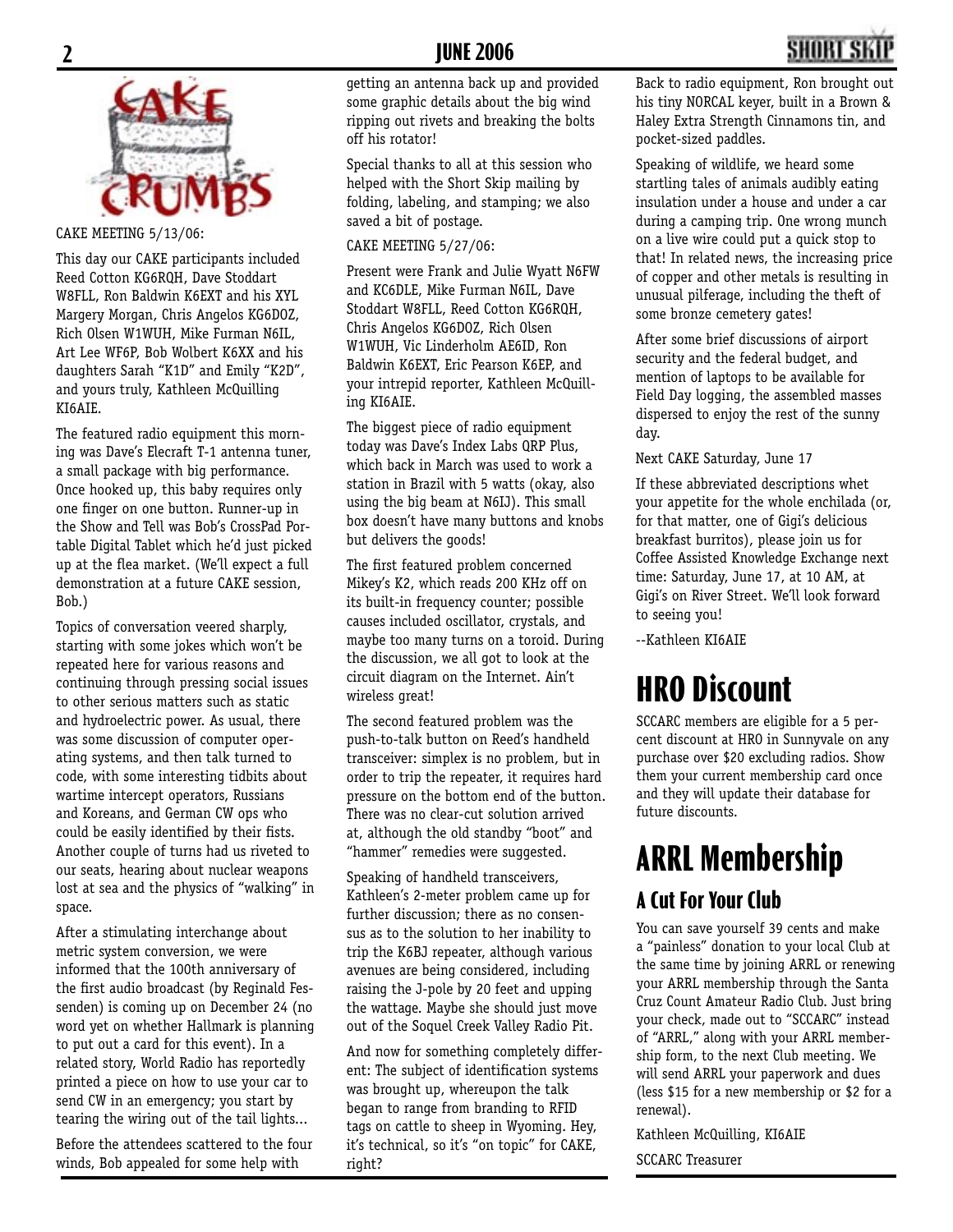### **2 JUNE 2006 3**

### **Remembering Memorial Day**

"Only one flag besides the Stars and Stripes that represents the United States has ever flown over the White House in Washington, DC. Only one flag is ever displayed in the U.S. Capitol Rotunda. That flag is not one that represents an individual state, branch of service, or other select group. It is the POW/MIA (Prisoners of War/Missing In Action) Flag that calls to mind the sacrifice and plight of those Americans who have sacrificed their own freedom, to preserve liberty for all of us.

It's presence serves to remind us that, while we enjoy the privileges of freedom, somewhere there are soldiers who have not been accounted for and may, in fact, be held against their will by the enemies of Freedom."\*

http://www.homeofheroes.com/ hallofheroes/1st\_floor/flag/1bfb\_ disp9c.html

To all of my fellow vets out there on this day of remembrance, regardless when, where, and how you served:

Welcome Home.

—Jim / N6MED

## **Greeting from W6WO/4**

Greetings to all from Horse and Buggy Country KY where haircuts are only \$8 and a dozen eggs cost \$1. Having a busy time on the farm but have set up a station using a 135ft off-center-fed wire pending getting my beam in shape. Worked K6RB in Soquel but no sound from Santa Cruz. Will be looking for K6BJ during field day. 73 to all BCNU eventually

## **Newest Extra**

Last Saturday, 6/3/06, I passed my Element 1 (code), and Element 4 exams. I had passed my Element 3 exam on my previous attempt at flunking the code test. The FCC will hopefully make my new Extra status official sometime

this week, (hopefully by tomorrow). The waiting is worse than the stuying!

Until then,

—Reed Cotton KG6RQH\AE



It's always fun to go to COSTCO. If you hang around the computer area for a few minutes you will see someone you know. On Saturday it was Barry Norris, NR6S, buying a converter for his TV set to tape shows on CDs. On the way out I ran across long-time club member Herb Scaroni, AI6D. I first met Herb in 1980 at one of the club's Field Days up at the Bonny Doone airport. Royce Krilanovich , AC6Z, Ron Shannon, KD6BD, and he used a pickup truck to raise a 60 foot tower with a big beam already mounted. They staked the tower's legs in place, raised the tower up a few feet, then pulled it upright with the truck. I was impressed. We operated all night using Herb's industrial sized generator. There were so many trailers and tents that it looked like a wagon train had stopped. Eddy Pollock, W6LC and a club member I remember only as Ozzie, worked CW most of the night in Ozzie's trailer. During the 1989 quake, Herb's wife prepared wonderful freshly cooked, still hot, Italian dinners and brought them

to the watch standers in the basement of the County Building. They were very tasty at midnight.

With reluctance and thanks, I returned the sextant and nautical almanac I borrowed from Jeff Liebermann, AE6KS. During my visit, Jeff told me some very interesting stories of boats at sea. Friends had made the trip to Hawaii and had more than their share of excitement. I had toyed with the idea of crewing on a yacht to Hawaii. I wanted to be able to do some celestial shots if our GPS quit on us. I hate to depend on a single electronic black box to function if we were hit by a bad storm. One little nearby lightning strike could ruin our day. I did get my son Randy, N6UZI, to give me a quick refresher. He is an aircraft navigator, now retired from flying world-wide in P3C aircraft while in the U.S.Navy. As it turned out, the yacht skipper elected to cancel the trip and preferred to do coastal cruising.

Speaking of boats, my former ship, the USS Oriskany (CVA-34), now rests on the bottom off the coast of Florida. I think she was in operation for over 35 years in the Navy. I served aboard in 1961. It only took 37 minutes for explosive technicians to blow holes in the hull and sink her. A friend sent me the website for impressive photos of the sinking. The hull is now a site for a fish habitant and viewing by scuba divers.

### **ARES Van —Watsonville Airshow**